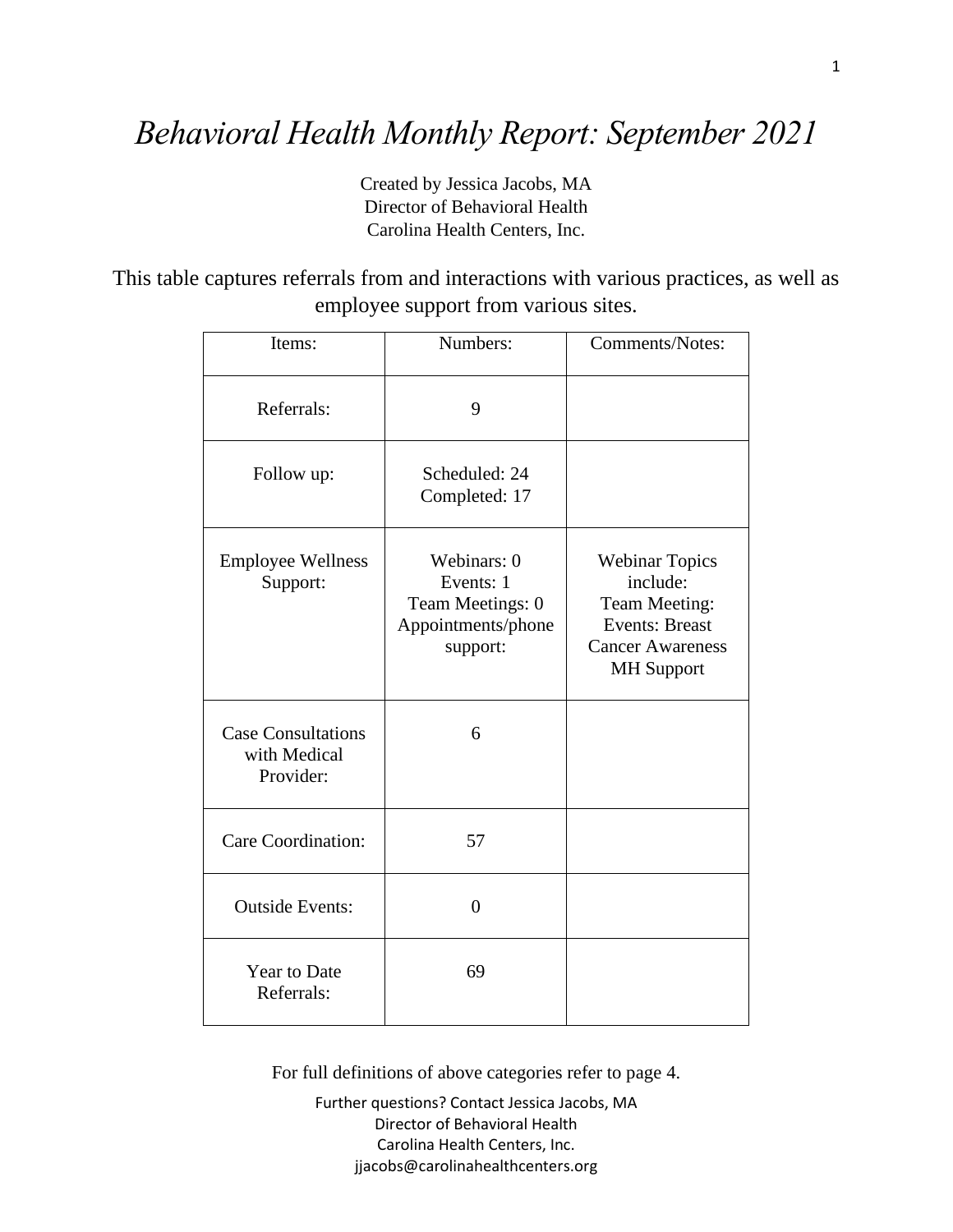## This table reflects pediatric behavioral health data from Behavioral Health Consultant, Kim Little, MA, LPC, at The Children's Center.

| Type:                         | Numbers:                       | Notes:                                                      |
|-------------------------------|--------------------------------|-------------------------------------------------------------|
| <b>Total Patient Contact:</b> | 51                             | Number includes follow ups<br>as well as initial contact    |
| Warm Handoffs:                | 21                             |                                                             |
| Referrals:                    | $\theta$                       |                                                             |
| Follow Ups:                   | Scheduled: 46<br>Completed: 30 |                                                             |
| Referrals Completed:          | <b>BCMHS: 6</b><br>Other: 10   | Other includes referrals for<br>caregivers, as appropriate. |
| Edinburgh PDS Positive:       | $\overline{0}$                 |                                                             |

For full definitions of above categories refer to page 4.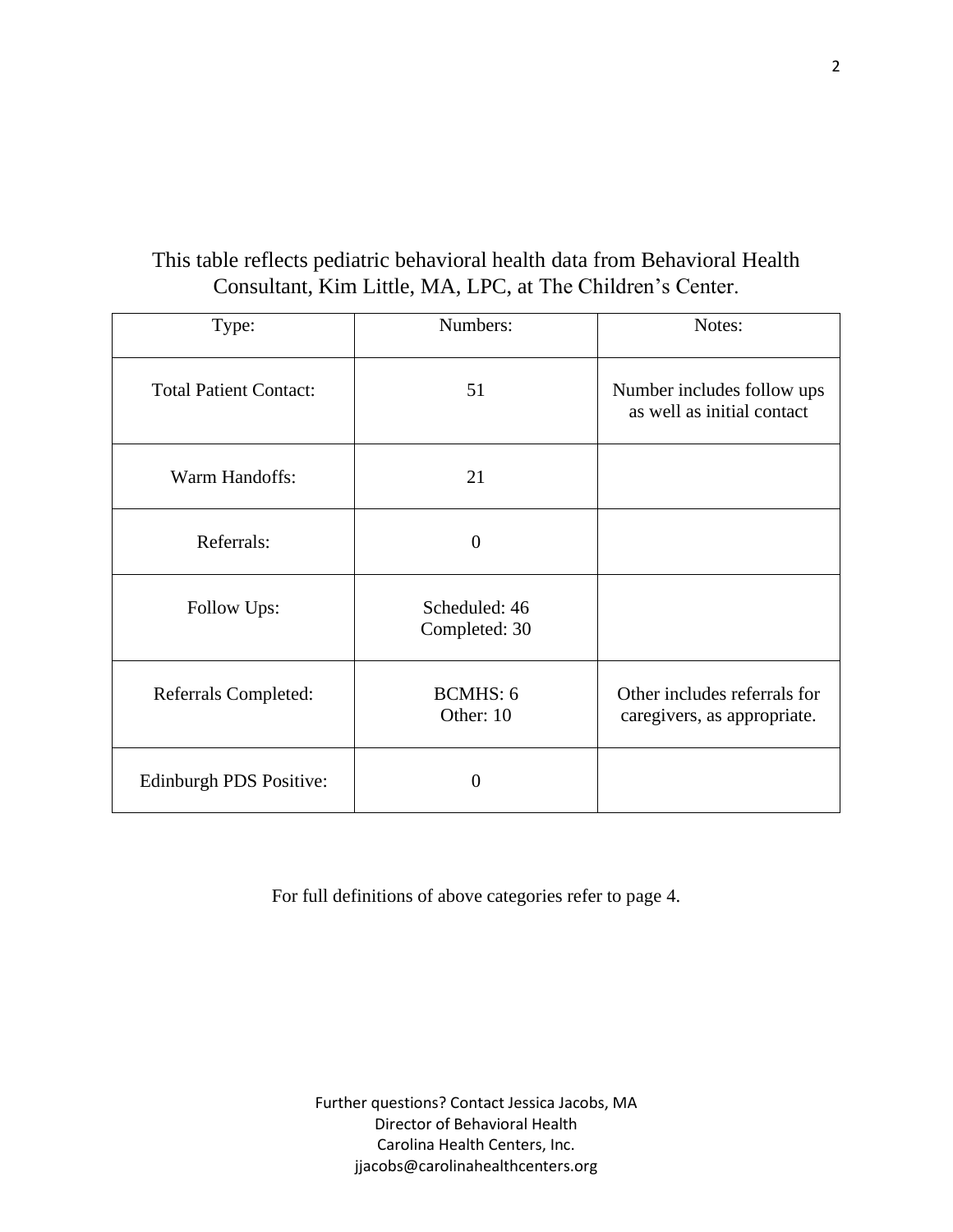## August data from Beckman Center for Mental Health Services

| Site/Clinician                                                     | Active<br>Cases                 | <b>New</b><br>Cases | Contacts       | <b>Notes</b>                                                                                                     |
|--------------------------------------------------------------------|---------------------------------|---------------------|----------------|------------------------------------------------------------------------------------------------------------------|
| The Children's<br>Center,<br><b>Jessica Porter</b>                 | 56                              | $\overline{0}$      | $\overline{0}$ | Clinician out for<br>surgery during<br>September, Patients<br>seen at GWD clinic,<br>returned 10/1/2021          |
| <b>Uptown Family</b><br>Practice,<br>Corina Samarghitan            | 86<br>Adults: 79<br>Children: 7 | $\overline{4}$      | 84             |                                                                                                                  |
| LC4/Hometown<br>Pediatrics                                         | 13<br>Adults: 13<br>Children: 0 | $\overline{0}$      | $\overline{0}$ | All Patients seen at<br>Laurens Clinic;<br>Position vacant;<br><b>BCMHS</b> currently<br>recruiting for position |
| Pendergrass,<br>Lakelands, Calhoun<br><b>Falls Family Practice</b> | $\Omega$                        | $\Omega$            | $\theta$       | Position vacant;<br><b>BCMHS</b> currently<br>recruiting for position                                            |